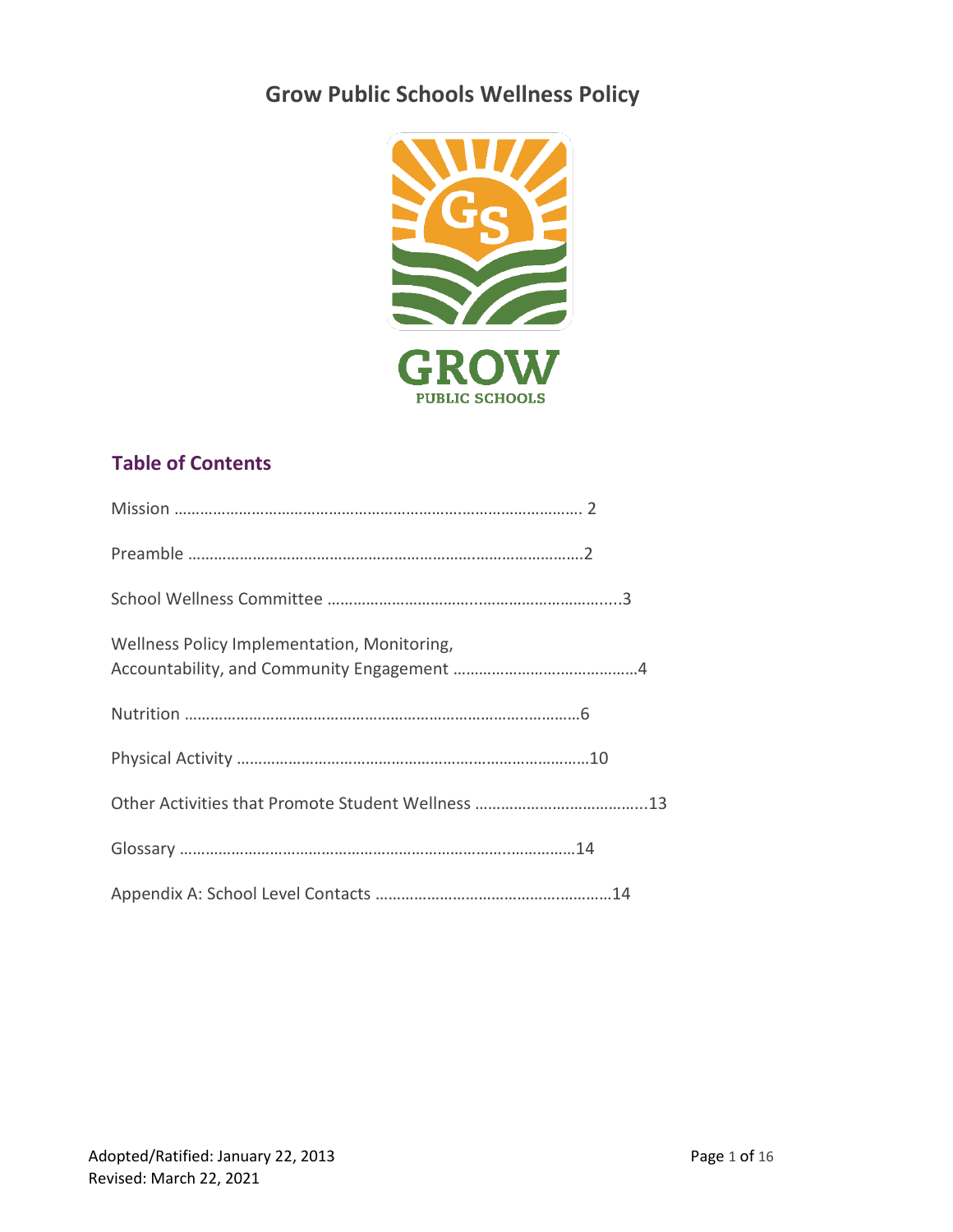# **Mission**

The educational mission at Grow Public Schools includes a commitment to improve the health and wellness of the entire community by teaching students and their families' ways to establish and maintain life-long nutritious eating habits. This mission shall be accomplished through nutrition education, garden experiences, the selection and preparation of food served at Grow Public Schools and academic content in both the classroom and Edible Schoolyard garden and kitchen programs.

# **Preamble**

Grow Public Schools (herein referred to as GPS) is committed to the optimal development of every student. GPS believes that for students to have the opportunity to achieve personal, academic, developmental, and social success, we need to create positive, safe, and health-promoting learning environments at every level, in every setting, throughout the school year.

Research shows that two components, good nutrition, and physical activity before, during, and after the school day, are strongly correlated with positive student outcomes. For example, student participation in the U.S. Department of Agriculture's (USDA) School Breakfast Program is associated with higher grades and standardized test scores, lower absenteeism, and better performance on cognitive tasks.<sup>1,2,3,4,5,6,7</sup> Conversely, less-than-adequate consumption of specific foods including fruits, vegetables, and dairy products, is associated with lower grades among students.<sup>8,9,10</sup> In addition, students who are physically active through active transport to and from school, recess, physical activity breaks, high-quality physical education, and extracurricular activities – do better academically.11,12,13,14

This policy outlines GPS's approach to ensuring environments and opportunities for all students to practice in nutritious eating and physical activity behaviors throughout the school day while minimizing commercial distractions. Specifically, this policy establishes goals and procedures to ensure that:

- Students at GPS have access to fresh foods throughout the school day—both through reimbursable school meals and other foods available throughout the school campus—in accordance with Federal and state nutrition standards;
- Students receive quality hands on edible education classes and nutrition education that helps them develop lifelong nutritious eating behaviors in the Grimmway Academy Edible School Yard and in the classroom;
- Students have opportunities to be physically active before, during, and after school;
- The schools engage in nutrition and physical activity promotion and other activities that promote student wellness;
- School staff are encouraged and supported to practice healthy nutrition and physical activity behaviors in and out of school;
- The community is engaged in supporting the work of GPS in creating continuity between school and other settings for students and staff to practice lifelong healthy habits; and
- GPS establishes and maintains an infrastructure for management, oversight, implementation, communication about, and monitoring of the policy and its established goals and objectives.

This policy applies to all students, staff, and administration at GPS.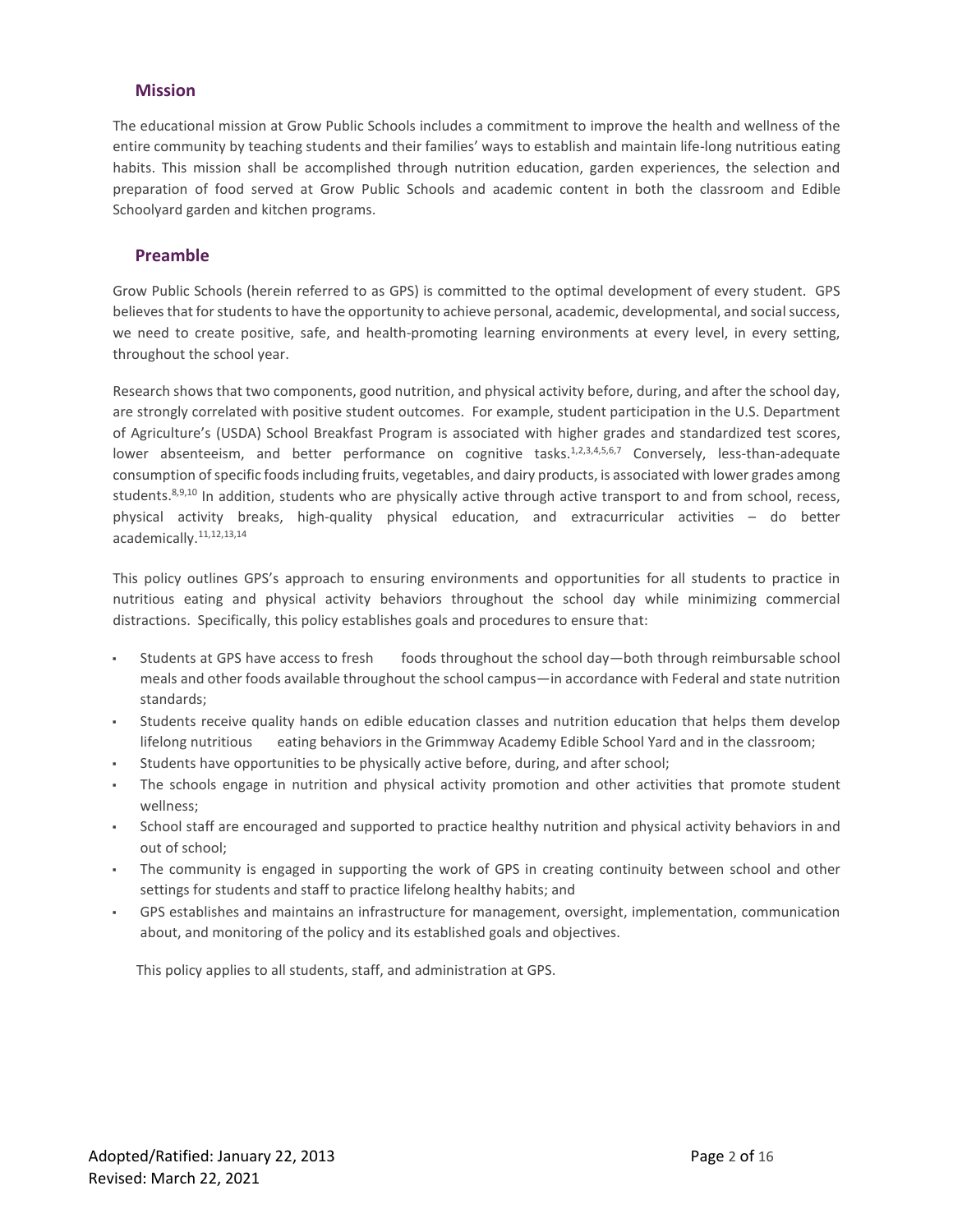# **I. School Wellness Committee**

# **Committee Role and Membership**

GPS will convene a representative school wellness committee (herein referred to as the SWC) that meets at least four (4) times per year. The purpose of the SWC is to establish goals for, and oversee school health and safety policies and programs, including the development, implementation, and periodic review and update of this local school wellness policy (herein referred to as LSWP).

The SWC membership may will represent all school levels (elementary and secondary schools) and include (to the extent possible), but not be limited to: the Food Service Director, Assistant Principal of Student Services, Physical Education Teacher, the SPGPS (Star Parents of Grimmway Academy), elementary teaching staff, middle school teaching staff, student population (elementary and middle school), GPS Edible School Yard, the Grimm Family Education Foundation, the Charter Management Organization, Home Office and the general public. To the extent possible, the SWC will include representatives from each school category and reflect the diversity of the community.

In addition to the School Wellness Committee, GPS will establish a Health and Wellness Task Force. The purpose of this taskforce is to develop, implement, and evaluate quality control practices and standards that help to enhance the integrity of the overall nutrition programs provided by Grimmway Academy Arvin and Grimmway Academy Shafter. The Health and Wellness Task Force will consist of representatives of the School Wellness Committees for Grimmway Academy Arvin and Grimmway Academy Shafter. This Health and Wellness Task Force may also serve as the 9-member SWC leadership team on an ad-hoc basis.

# **Leadership**

The Principal, through the designated Wellness Policy Coordinator with the support of the SWC leadership team will convene the SWC and facilitate development of and updates to the wellness policy, and will ensure GPS's compliance with the policy.

| <b>Name</b>               | Position                      | E-Mail                                 | <b>Committee Title</b>                   |  |  |  |
|---------------------------|-------------------------------|----------------------------------------|------------------------------------------|--|--|--|
| Lisa Fenton               | <b>Executive Chef</b>         | lfenton@growpublicschools.org          | Coordinator                              |  |  |  |
| Tatia Hunter-<br>Jennings | Assistant<br>Principal        | thunter jennings@growpublicschools.org | Administration<br>Representative         |  |  |  |
| Jenny Bard                | <b>SPED Coordinator</b>       | Jbard@growpublicschools.org            | <b>SPED Representative</b>               |  |  |  |
| Javier Devora             | PE Teacher                    | Jdevora@growpublicschools.org          | PE Representative                        |  |  |  |
| Julia Turner              | 4 <sup>th</sup> Grade Teacher | jturner@growpublicschools.org          | K-5 Representative                       |  |  |  |
| Jesus Calderon            | Lead ESY Teacher              | jcalderon@growpublicschools.org        | Nutrition<br>Education<br>Representative |  |  |  |
| Karmen Molina             | <b>Nurse</b>                  | Kmolina@growpublicschools.org          | <b>Health Services</b><br>Representative |  |  |  |
| Maria Moreno              | Parent                        | mmoreno@growpublicschools.org          | SPGA/ Parent<br>Representative           |  |  |  |

The names, titles, contact information, and roles of the 9-member committee are: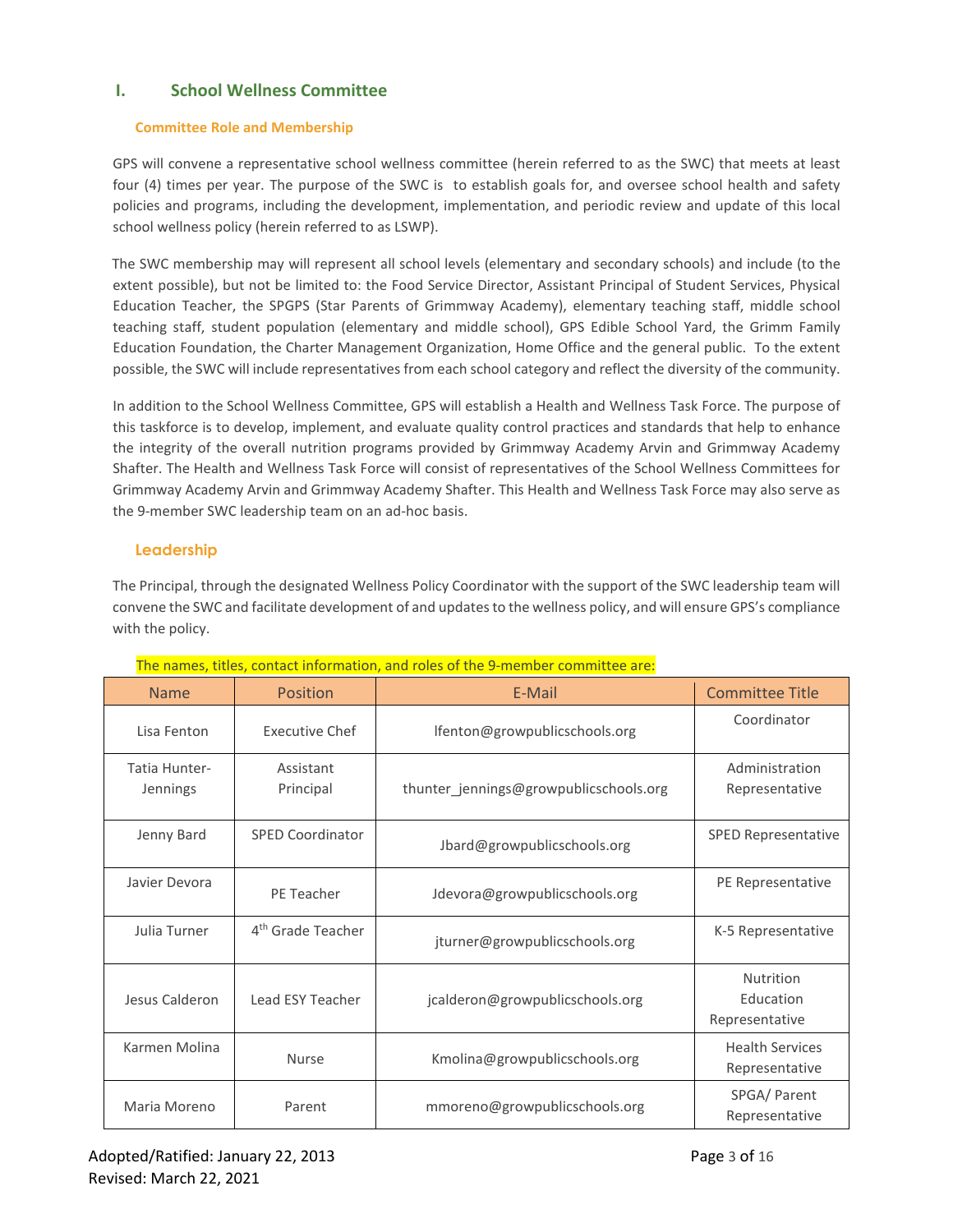| Jerry Fox           | Executive Chef          | jfox@growpublicschools.org     | Coordinator                              |
|---------------------|-------------------------|--------------------------------|------------------------------------------|
| Lacie Harris        | Assistant<br>Principal  | lharris@growpublicschools.org  | Administration<br>Representative         |
| <b>Wendy Elmore</b> | <b>SPED Coordinator</b> | welmore@growpublicschools.org  | <b>SPED Representative</b>               |
| Josh Western        | PE Teacher              | jwestern@growpublicschools.org | PE Representative                        |
| Alicia Mendez       | Instructional Coach     | amendez@growpublicschools.org  | K-5 Representative                       |
| <b>TBD</b>          | <b>ESY Teacher</b>      |                                | Nutrition<br>Education<br>Representative |
| <b>Bonnie Ramos</b> | <b>Nurse</b>            | bramos@growpublicschools.org   | <b>Health Services</b><br>Representative |
| <b>Toni Frantz</b>  | Parent                  | tonifrantz@gmail.com           | POGA/ Parent<br>Representative           |

# **II. Wellness Policy Implementation, Monitoring, Accountability, and Community Engagement**

## **Implementation Plan**

GPS will develop and maintain a plan for implementation to manage and coordinate the execution of this wellness policy. The plan delineates roles, responsibilities, actions, and timelines, and includes information about who will be responsible to make what change, by how much, where, and when, as well as specific goals and objectives for nutrition standards for all foods and beverages available on the school campus, food and beverage marketing, nutrition promotion and education, physical activity, physical education, and other school-based activities that promote student wellness. The Healthy Schools Program online tools to complete a school level assessment based on the Centers for Disease Control and Prevention's School Health Index, will be used to help create an action plan that fosters implementation, and generate an annual progress report.

This wellness policy and the progress reports can be found on the Grimmway Academy web page under the GPS Café tab.

# **Recordkeeping**

GPS will retain records to document compliance with the requirements of the wellness policy in the GPS Café Office and on the GPS Café office computer. Documentation maintained in this location will include but will not be limited to:

- The written wellness policy;
- Documentation demonstrating compliance with community involvement requirements, including (1) Efforts to actively solicit SWC membership from the required stakeholder groups; and (2) The SWC's participation in the development, implementation, and periodic review and update of the wellness policy;
- Documentation of annual policy progress reports for GPS; and
- Documentation of the triennial assessment\* of the policy for GPS;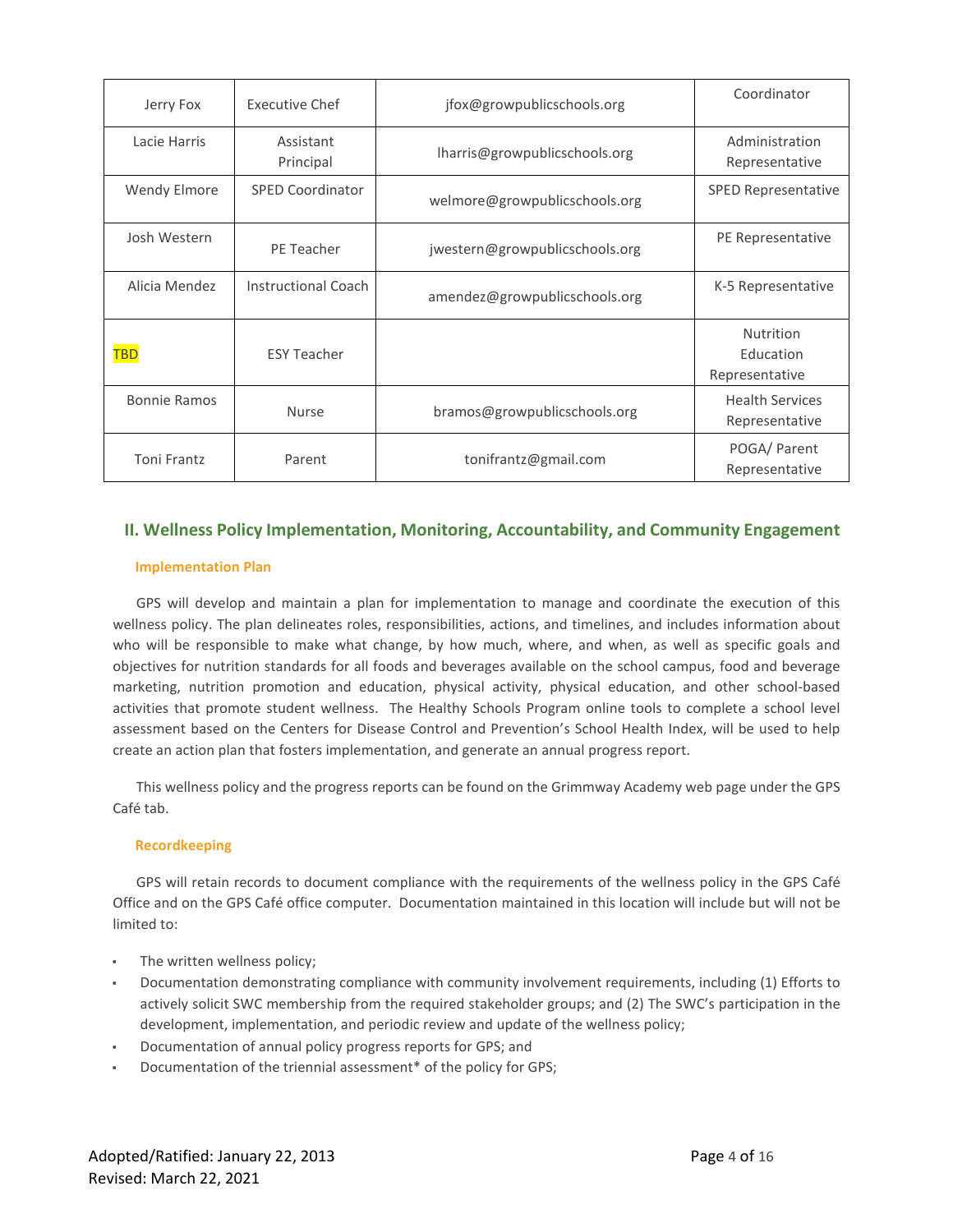Documentation demonstrating compliance with public notification requirements, including: (1) Methods by which the wellness policy, annual progress reports, and triennial assessments are made available to the public; and (2) Efforts to actively notify families about the availability of wellness policy.

# **Annual Progress Reports**

GPS will compile and publish an annual report to share basic information about the wellness policy and report on the progress of meeting the wellness goals. This annual report will be published around the same time each year in June, and will include information from GPS. This report will include, but is not limited to:

- The website address for the wellness policy and/or how the public can receive/access a copy of the wellness policy;
- A description of GPS's progress in meeting the wellness policy goals;
- A summary of GPS's events or activities related to wellness policy implementation;
- The name, position title, and contact information of the designated Wellness Policy Coordinator identified in Section I; and
- Information on how individuals and the public can get involved with the SWC.

The annual report will be available in pdf format on the GPS website and print upon request. GPS will actively notify households/families of the availability of the annual report via the School Menu Calendar.

The SWC leadership team will establish and monitor goals and objectives for GPS, specific and appropriate for each instructional unit (elementary and middle school), for each of the content-specific components listed in Sections III-V of this policy.

# **Triennial Progress Assessments**

At least once every three years, GPS will evaluate compliance with the wellness policy to assess the implementation of the policy and include:

- The extent to which GPS is in compliance with the wellness policy;
- The extent to which GPS's wellness policy compares to the Alliance for a Healthier Generation's model wellness policy; and
- A description of the progress made in attaining the goals of GPS's wellness policy.

The staff persons/position responsible for managing the triennial assessment and contact information are is: Jerry Fox, Executive Chef/Food Service Director, jfox@grimmwayschools.org and Sean Cartney, Executive Chef/Coordinator, [scartney@grimmwayschools.org](mailto:scartney@grimmwayschools.org) .

The SWC leadership team will monitor the schools' compliance with this wellness policy.

GPS will actively notify households/families of the availability of the triennial progress report via the School Menu Calendar.

# **Revisions and Updating the Policy**

The SWC will update or modify the wellness policy based on the results of the annual progress reports and triennial assessments, and/or as GPS priorities change; community needs change; wellness goals are met; new health science, information, and technology emerges; and new Federal or state guidance or standards are issued. **The wellness policy will be assessed and updated as indicated at least every three years, following the triennial assessment.**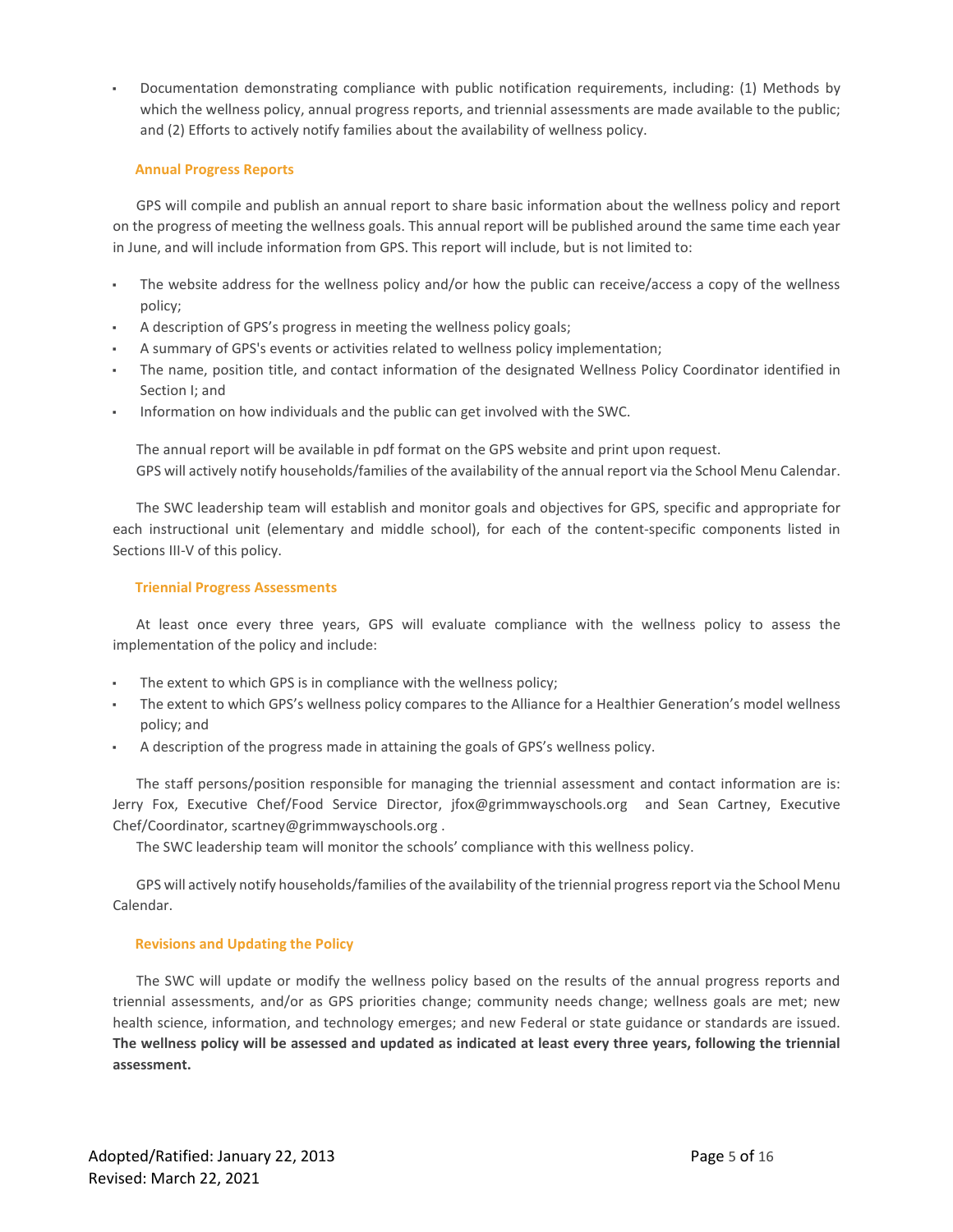#### **Community Involvement, Outreach, and Communications**

GPS is committed to being responsive to community input, which begins with awareness of the wellness policy. The District will actively communicate ways in which representatives of SWC and others can participate in the development, implementation, and periodic review and update of the wellness policy through a variety of means. GPS will also inform parents of the improvements that have been made to school meals and compliance with school meal standards, availability of child nutrition programs and how to apply, and a description of and compliance with Smart Snacks in School nutrition standards. GPS will use electronic mechanisms, such as email, displaying notices on the district's website, or phone dialers as well as non-electronic mechanisms, such as newsletters, presentations to parents, or sending information home to parents, to ensure that all families are actively notified of the content of, implementation of, and updates to the wellness policy, as well as how to get involved and support the policy. GPS will ensure that communications are culturally and linguistically appropriate to the community, and accomplished through means similar to other ways that GPS is communicating other important school information with parents.

GPS will actively notify the public about the content of or any updates to the wellness policy annually, at a minimum. GPS will also use these mechanisms to inform the community about the availability of the annual and triennial reports.

# **III. Nutrition**

# **School Meals**

GPS is committed to serving healthy meals to children, with plenty of fruits, vegetables, whole grains, and fatfree and low-fat milk; moderate in sodium, low in saturated fat, and zero grams *trans*-fat per serving (nutrition label or manufacturer's specification); and to meet the nutrition needs of school children within their calorie requirements. The school meal programs aim to improve the diet and health of school children, help mitigate childhood obesity, model healthy eating to support the development of lifelong healthy eating patterns, and support healthy choices while accommodating cultural food preferences and special dietary needs.

GPS participates in USDA child nutrition programs, including the National School Lunch Program (NSLP) and the School Breakfast Program (SBP). GPS also operates an additional nutrition-related program and activities including SNP Meal Supplements (After School Snack). GPS is committed to offering school meals through the NSLP and SBP programs, and other applicable Federal child nutrition programs, that:

- Are accessible to all students;
- Are appealing and attractive to children;
- Are served in clean and pleasant settings;
- Meet or exceed current nutrition requirements established by local, state, and Federal statutes and regulations. (GPS offers reimbursable school meals that meet USDA nutrition standards.)
- Ensure maximum participation in the school meal program;
- Allow for more flexible food selection by focusing on nutrient based menu planning;
- School meals are administered by a team of child nutrition professionals;
- Ensure that teachers and all staff helping in the administration of the SBP have been given the resources and support to be models of healthy living and partners in our effort;
- Are served in a pleasant environment with sufficient time for eating while fostering good manners and respect for fellow students
- Students will be allowed at least 10 minutes to eat breakfast and at least 20 minutes to eat lunch, counting from the time they have received their meal and are seated
- The GPS nutrition program will accommodate students with documented special dietary needs;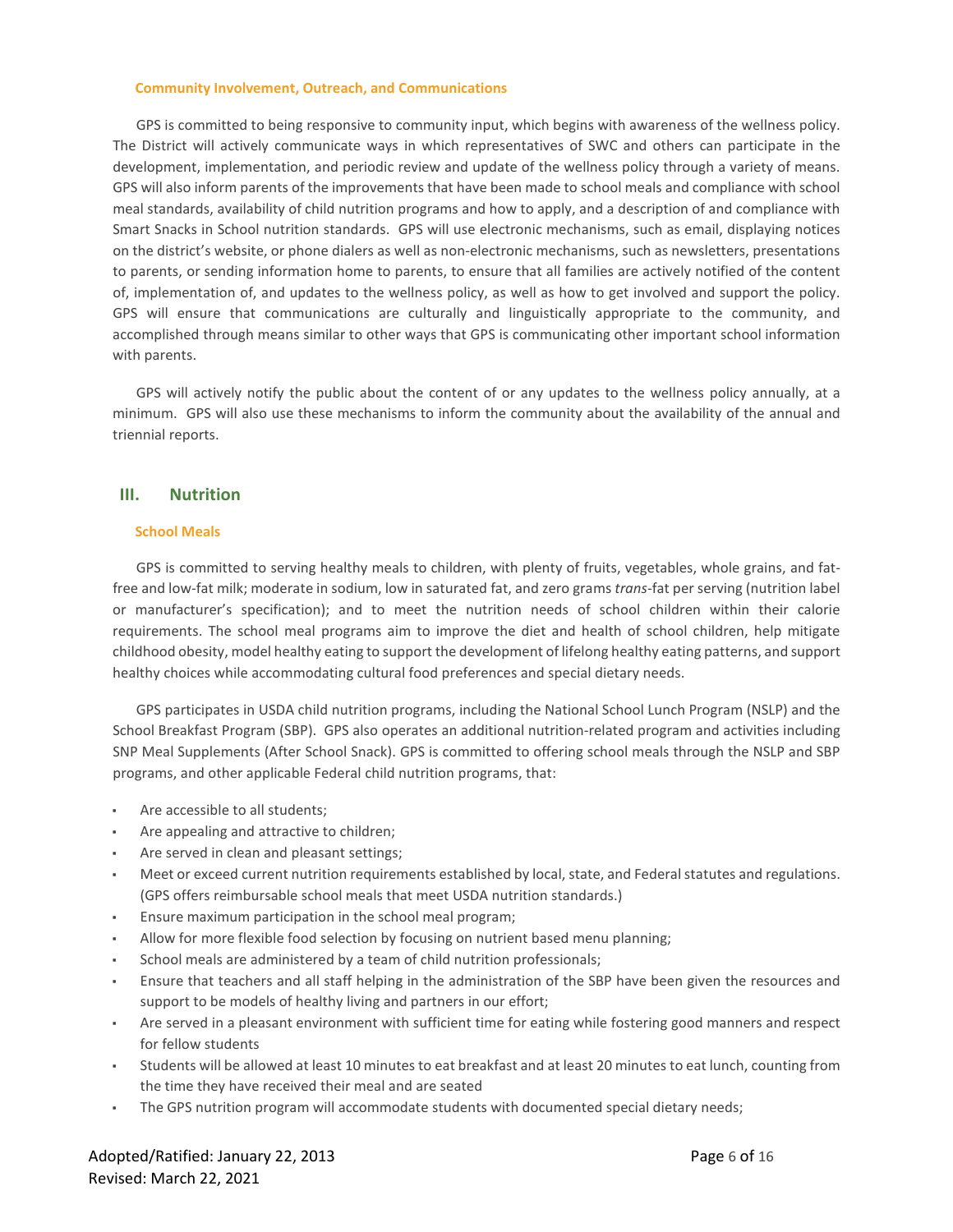- Participation in Federal child nutrition programs will be promoted among students and families to help ensure that families know what programs are available at GPS
- Maximize the reduction of waste by recycling, reusing, composting, and purchasing recycled products;  $\cdot$ GPS will implement the following Farm to School activities:
- Local and/or regional products are incorporated and given priority when purchasing for the GPS Café;
- Messages about agriculture and nutrition are reinforced throughout the learning environment;
- GPS hosts a school garden as part of our Edible School Yard program
- GPS utilizes promotions or special events, such as tasting GPS, that highlight local/regional products, along with those harvested from the Edible School Yard garden.

## **Staff Qualifications and Professional Development**

All school nutrition program directors, managers, and staff will meet or exceed hiring and annual continuing education/training requirements in the USDA professional standards for child nutrition professionals. This school's nutrition personnel will refer to the USDA's Professional Standards for School Nutrition Standards website to search for training that meets their learning needs.

### **Water**

To promote hydration, free, safe, unflavored drinking water will be available to all students throughout the school day\* and throughout the school campus\* ("school campus" and "school day" are defined in the glossary). GPS will make drinking water available where school meals are served during mealtimes. In addition, students will be allowed to bring and carry (approved) water bottles filled with only water with them throughout the day. Water cups will be available for use of the hydration station in the GPS Café during meal service times. All water sources and containers will be maintained by the GPS facilities manager on a regular basis to ensure fountains, water, hydration stations, and other methods for delivering drinking water are in safe working condition.

### **Competitive Foods and Beverages**

GPS does not have competitive foods and beverage available for purchase during the school day\* or extended school day\* on the school campus\*. All snacks provided during the school day meet or exceed the USDA Smart Snacks in School Nutrition Standards. A summary of the standards and information are available at: http://www.fns.usda.gov/healthierschoolday/tools-schools-smart-snacks.

To support fresh food choices and improve student health and well-being, no foods or beverages will be sold to students and GPS does not offer the following options: a la carte options in cafeterias, vending machines, school stores, and snack or food carts.

## **Celebrations and Rewards**

All foods offered on the school campus will meet or exceed the USDA Smart Snacks in School nutrition standards and state nutrition standards, including through:

- 1. Celebrations and parties. The GPS Café will provide Birthday Celebrations for all students whose birthday falls within the current month. Outside treats will not be permitted on the school campus.
- 2. Classroom snacks brought by parents. GPS will provide to parents a list of foods and beverages that meet Smart Snacks nutrition standards that will only be allowed during pre-approved school celebrations (i.e.: Halloween and Valentine's Day); and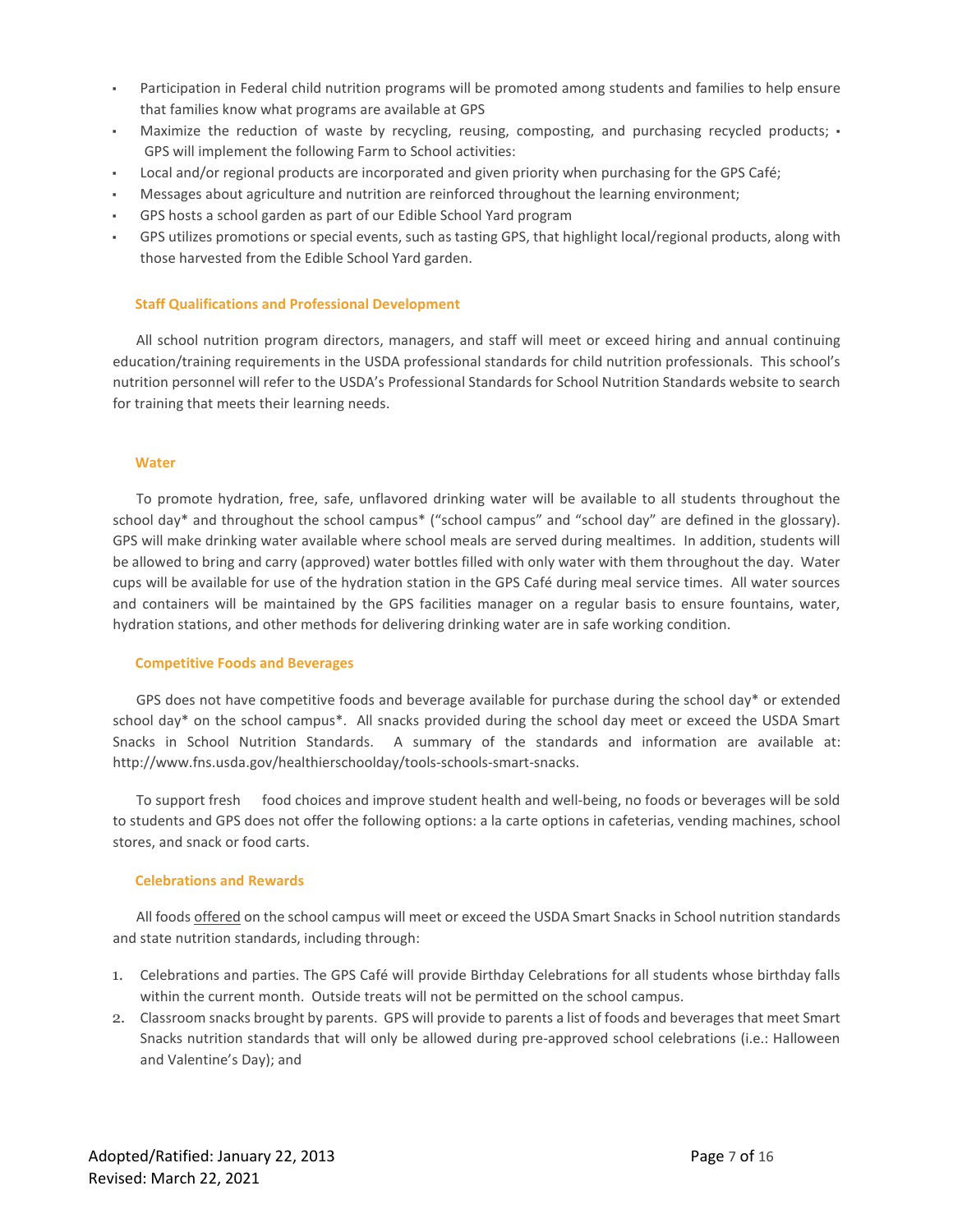3. Rewards and incentives. GPS will provide teachers and other relevant school staff a list of alternative ways to reward children. Foods and beverages will not be used as a reward, or withheld as punishment for any reason, such as for performance or behavior.

## **Fundraising**

Foods and beverages may not be used for fundraising during the school day. GPS fundraisers outside school hours are strongly encouraged to avoid food related fundraisers, and encouraged to promote physical activity (such as walk-a-thons, jump rope for heart, fun runs, etc.). Fundraising outside of school hours must follow the USDA Smart Snacks in Schools AND the NSLP and SBP nutrition standards and must be pre-approved by the SWC *and* GPS Principal.

# **Nutrition Promotion**

Nutrition promotion and education positively influence lifelong eating behaviors by using evidence-based techniques and nutrition messages, and by creating food environments that encourage healthy nutrition choices and encourage participation in school meal programs. Students and staff will receive consistent nutrition messages throughout schools, classrooms, PE classes, Edible School Yard classes, and cafeteria. Nutrition promotion also includes marketing and advertising nutritious foods and beverages to students and is most effective when implemented consistently through a comprehensive and multi-channel approach by school staff and teachers, parents, students, and the community.

GPS will promote fresh food and beverage choices for all students throughout the school campus, as well as encourage participation in school meal programs. This promotion will occur through at least:

- Implementing evidence-based fresh food promotion techniques through the school meal programs using Smarter Lunchroom techniques; and
- Promoting foods and beverages that meet the USDA Smart Snacks in School nutrition standards when applicable.

# **Nutrition Education**

GPS aims to teach, model, encourage, and support healthy eating by students. GPS will provide nutrition education and engage in nutrition promotion that:

- Is designed to provide students with the knowledge and skills necessary to promote and protect their health;
- Is part of not only health education classes, but also integrated into other classroom instruction through subjects such as math, science, language arts, social sciences, and elective subjects;
- Include enjoyable, developmentally-appropriate, culturally-relevant, and participatory activities, such as cooking demonstrations or lessons, promotions, taste-testing, farm visits, and school gardens;
- Promote fruits, vegetables, whole-grain products, low-fat and fat-free dairy products, and fresh food preparation methods;
- Emphasize caloric balance between food intake and energy expenditure (promotes physical activity/exercise);
- Link with school meal programs, cafeteria nutrition promotion activities, school gardens, Farm to School programs, other school foods, and nutrition-related community services;
- Teach media literacy with an emphasis on food and beverage marketing; and
- Include nutrition education training for teachers and other staff;
- In elementary schools, nutrition education will be offered at each grade level as part of a sequential, comprehensive, standards-based health education curriculum that meets state and national standards.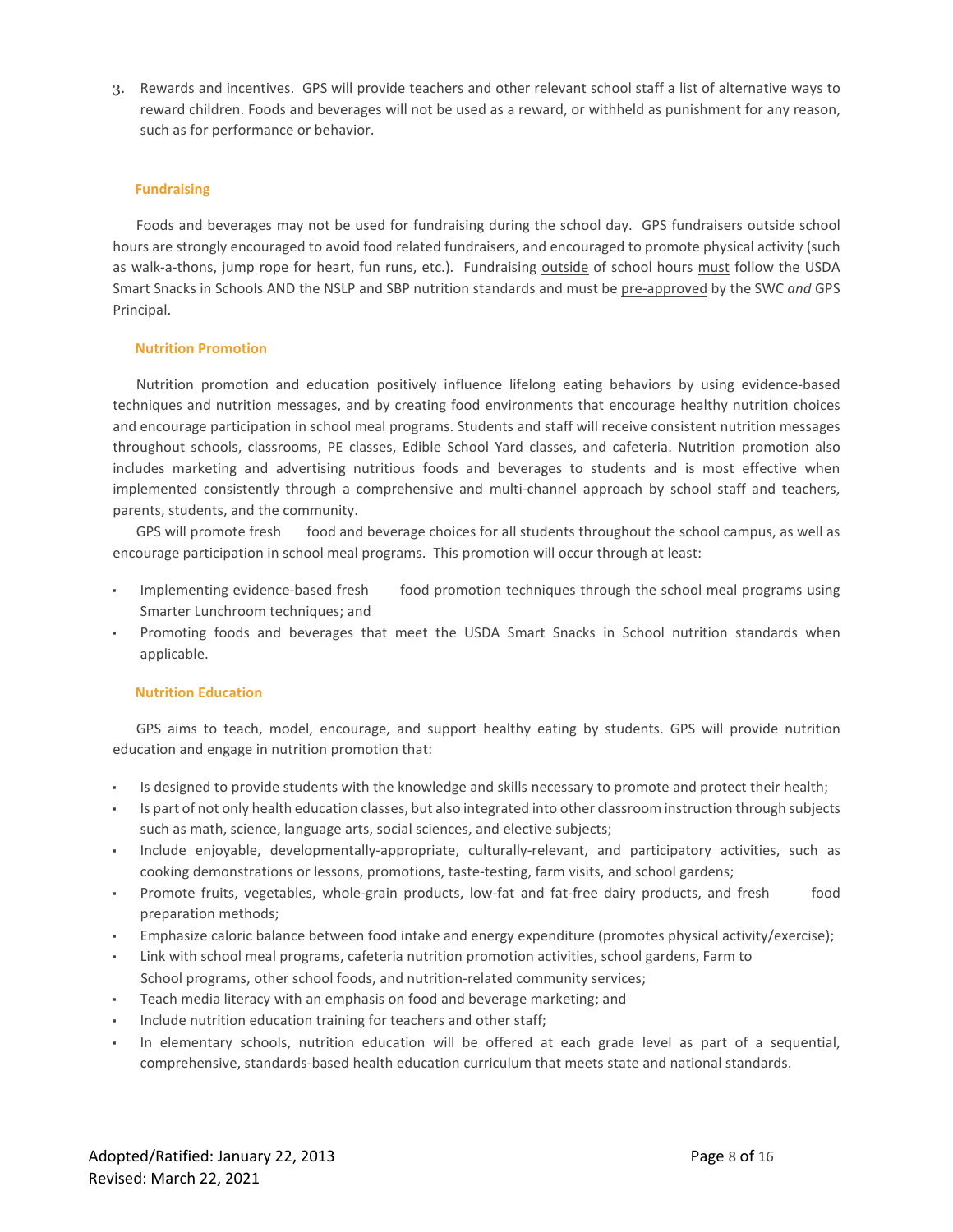## **Essential Healthy Eating Topics in Health Education**

GPS will include in the health education curriculum the following essential topics on healthy eating:

- The relationship between healthy eating and personal health and disease prevention
- Food guidance from MyPlate
- Reading and using USDA's food labels
- Eating a variety of foods every day
- Balancing food intake and physical activity
- Eating more fruits, vegetables, and whole grains
- Choosing foods that are low in fat, saturated fat, and cholesterol and do not contain *trans* fat
- Choosing foods and beverages with little added sugars
- Eating more calcium-rich foods
- Preparing healthy meals and snacks
- Risks of unhealthy weight control practices
- Accepting body size differences
- Food safety
- Importance of water consumption
- Importance of eating breakfast
- Making healthy choices when eating at restaurants
- **Eating disorders**
- The Dietary Guidelines for Americans
- Reducing sodium intake
- Social influences on healthy eating, including media, family, peers, and culture
- How to find valid information or services related to nutrition and dietary behavior
- How to develop a plan and track progress toward achieving a personal goal to eat healthfully
- Resisting peer pressure related to unhealthy dietary behavior
- Influencing, supporting, or advocating for others' healthy dietary behavior

GPS will consult the materials provided by USDA's Team Nutrition which provides free nutrition education and promotion materials, including standards-based nutrition education curricula and lesson plans, posters, interactive games, menu graphics, and more while working to further implement these topics.

### **Food and Beverage Marketing in Schools**

GPS is committed to providing a school environment that ensures opportunities for all students to practice in healthy eating and physical activity behaviors throughout the school day while minimizing commercial distractions. GPS strives to teach students how to make informed choices about nutrition, health, and physical activity. These efforts will be weakened if students are subjected to advertising on school property that contains messages inconsistent with the health information the District is imparting through nutrition education and health promotion efforts. It is the intent of GPS to protect and promote student's health by permitting advertising and marketing for only those foods and beverages that are permitted to be sold on the school campus, consistent with the school's wellness policy.

Foods and beverages will not be marketed or promoted to students on the school campus\* during the school day\* and any food or beverage items pre-approved for fundraising by the SWC and Principal for sale outside school hours must meet or exceed the USDA Smart Snacks in School nutrition standards and state nutrition standards.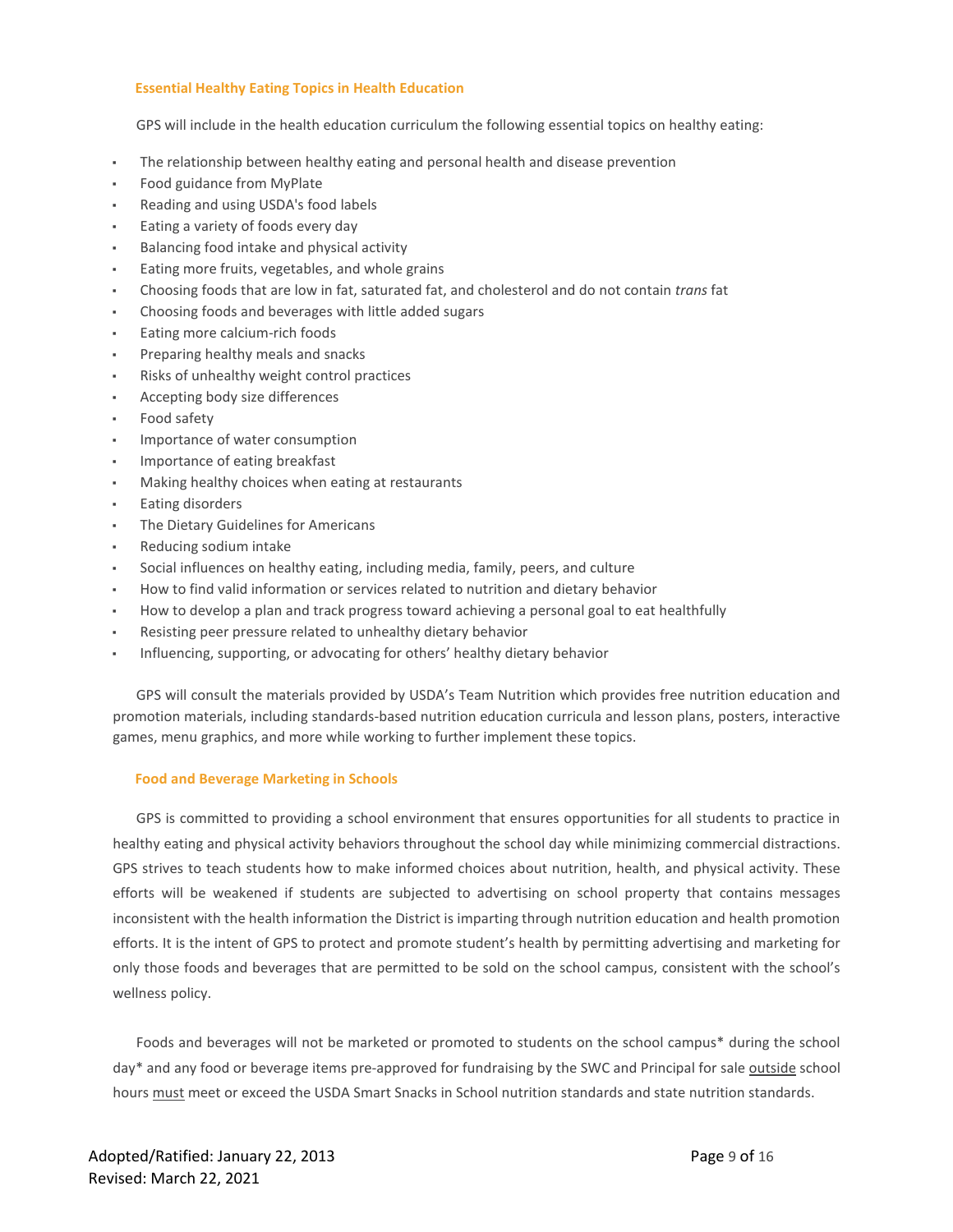Food advertising and marketing is defined<sup>15</sup> as any oral, written, or graphic statements made for the purpose of promoting the sale of a food or beverage product made by the producer, manufacturer, seller, or any other entity with a commercial interest in the product. This term includes, but is not limited to the following:

- Brand names, trademarks, logos or tags, except when placed on a physically present food or beverage product or its container.
- Displays, such as on vending machine exteriors.
- Corporate brand, logo, name, or trademark on school equipment, such as marquees, message boards, scoreboards, or backboards (Note: immediate replacement of these items are not required; however, districts will consider replacing or updating scoreboards or other durable equipment over time so that decisions about the replacement include compliance with the marketing policy.)
- Corporate brand, logo, name, or trademark on cups used for beverage dispensing, menu boards, coolers, trash cans, and other food service equipment; as well as on posters, book covers, pupil assignment books, or school supplies displayed, distributed, offered, or sold by the District.
- Advertisements in school publications or school mailings.
- Free product samples, taste tests, or coupons of a product, or free samples displaying advertising of a product.

# **IV. Physical Activity**

Children and adolescents should participate in 60 minutes of physical activity every day. A substantial percentage of students' physical activity can be provided through a comprehensive, school-based physical activity program (CSPAP) that includes these components: physical education, recess, classroom-based physical activity, walk and bicycle to school, and out-of-school time activities. Schools will ensure that these varied opportunities are in addition to, and not as a substitute for, physical education (addressed in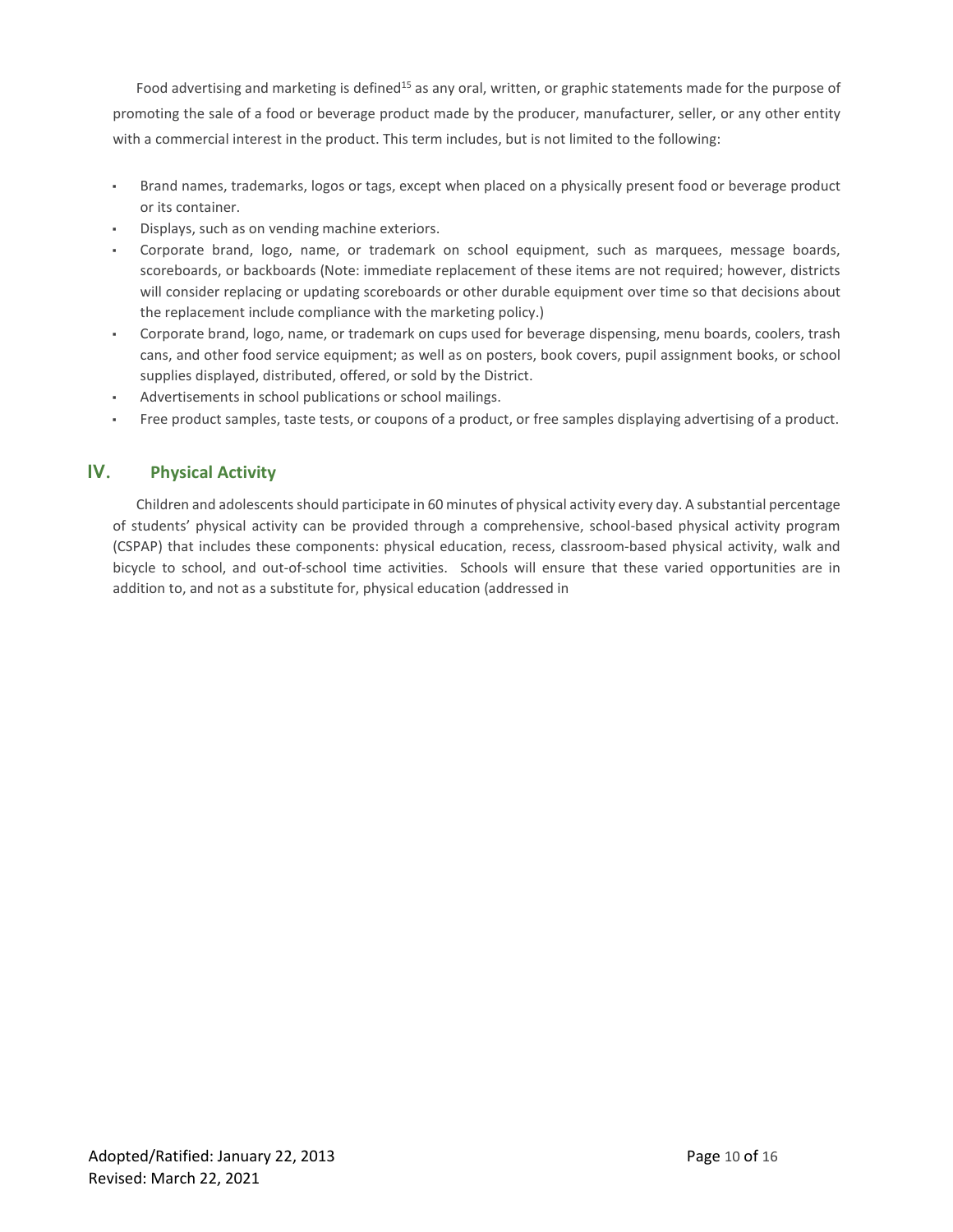"Physical Education" subsection). GPS will participate in Let's Move! Active Schools (www.letsmoveschools.org) in order to successfully address all CSPAP areas.

To the extent practicable, GPS will ensure that its grounds and facilities are safe and that equipment is available to students to be active. GPS will conduct necessary inspections and repairs.

## **Physical Education**

GPS will provide students with physical education, using an age-appropriate, sequential physical education curriculum consistent with national and state standards for physical education. The physical education curriculum will promote the benefits of a physically active lifestyle and will help students develop skills to engage in lifelong healthy habits, as well as incorporate essential health education concepts (discussed in the "Essential Physical Activity Topics in Health Education" subsection).

All students will be provided equal opportunity to participate in physical education classes. GPS will make appropriate accommodations to allow for equitable participation for all students and will adapt physical education classes and equipment as necessary.

All GPS elementary and upper students in each grade will receive physical education for at least 80 – 110 minutes per week throughout the school year.

All GPS middle school students in each grade will receive physical education for at least 150 – 225 minutes per week throughout the school year.

The GPS physical education program will promote student physical fitness through individualized fitness and activity assessments (via the FITNESSGRAM) and will use criterion-based (Healthy Fitness Zone [HFZ]) reporting for each student.

Students will be moderately to vigorously active for at least 50% of class time during most or all physical education class sessions.

All physical education teachers at GPS will be required to participate in at least once a year professional development in education.

All physical education classes in GPS are taught by licensed teachers who are certified or endorsed to teach physical education.

Waivers, exemptions, or substitutions for physical education classes are not granted.

### **Essential Physical Activity Topics in Health Education**

The District will include in the health education curriculum the following essential topics on physical activity:

- The physical, psychological, or social benefits of physical activity
- How physical activity can contribute to a healthy weight
- How physical activity can contribute to the academic learning process
- Health-related fitness, that is, cardiovascular endurance, muscular endurance, muscular strength, flexibility, and body composition
- Differences between physical activity, exercise, and fitness
- Phases of an exercise session, that is, warm up, workout, and cool down
- Overcoming barriers to physical activity
- Decreasing sedentary activities, such as TV watching
- Opportunities for physical activity in the community
- Weather-related safety, for example, avoiding heat stroke, hypothermia, and sunburn while being physically active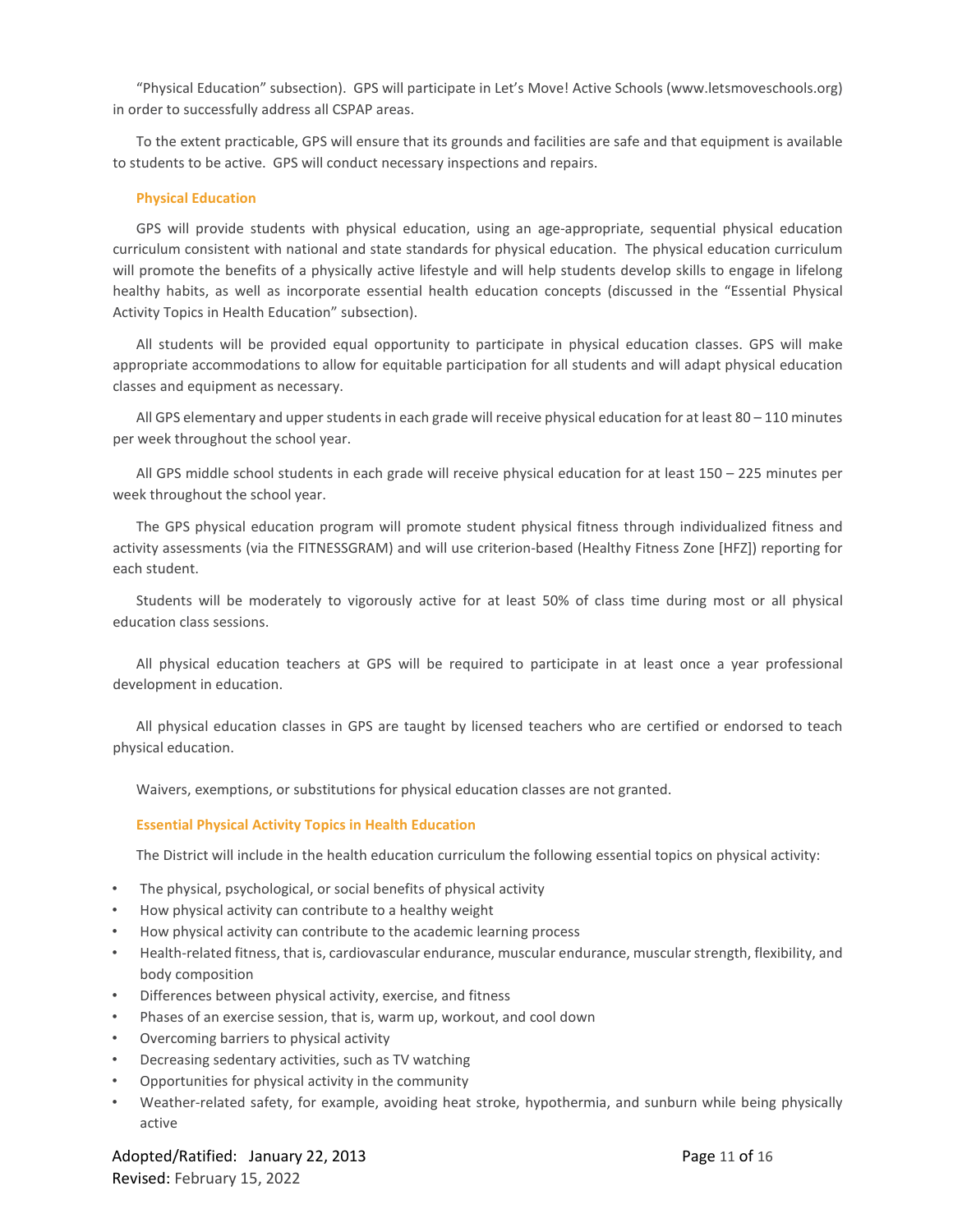- FITT principles frequency, intensity, time, and type of physical activity
- Developing an individualized physical activity and fitness plan
- Monitoring progress toward reaching goals in an individualized physical activity plan
- How to influence, support, or advocate for others to engage in physical activity

## **Recess (Elementary)**

GPS will offer at least 20 minutes of recess on all or most days during the school year.

Outdoor recess will be offered when weather is feasible for outdoor play.

In the event that GPS must conduct indoor recess, teachers and staff will follow the indoor recess guidelines (provided to all GPS teachers and staff) that promote physical activity for students, to the extent practicable.

Recess will complement, not substitute, physical education class. Recess monitors or teachers will encourage students to be active, and will serve as role models by being physically active alongside the students whenever feasible.

## **Physical Activity Breaks (Elementary and Secondary)**

GPS recognizes that students are more attentive and ready to learn if provided with periodic breaks when they can be physically active or stretch. Thus, students will be offered periodic opportunities to be active or to stretch throughout the day on all or most days during a typical school week. GPS recommends teachers provide short (3-5 minute) physical activity breaks to students during and between classroom times. These physical activity breaks will complement, not substitute, for physical education class, recess, and class transition periods.

GPS will provide resources and links to resources, tools, and technology with ideas for physical activity breaks. Resources and ideas are available through the USDA and the Alliance for a Healthier Generation.

### **Active Academics**

Teachers will incorporate movement and kinesthetic learning approaches into "core" subject instruction when possible (e.g., science, math, language arts, social studies, and others) and do their part to limit sedentary behavior during the school day.

GPS will support classroom teachers incorporating physical activity and employing kinesthetic learning approaches into core subjects by providing annual professional development opportunities and resources, including information on leading activities, activity options, as well as making available background material on the connections between learning and movement.

Teachers will serve as role models by being physically active alongside the students whenever feasible.

### **Before and After School Activities**

GPS offers opportunities for students to participate in physical activity either before and/or after the school day (or both) through a variety of methods. GPS will encourage students to be physically active before and after school by:

- Physical activity during after school program
- Before school programs
- Teaching of games and opportunities available for students outside of school.

### **Active Transport**

GPS will support active transport to and from school, such as walking or biking. GPS will encourage this behavior by engaging in the activities below; including but not limited to: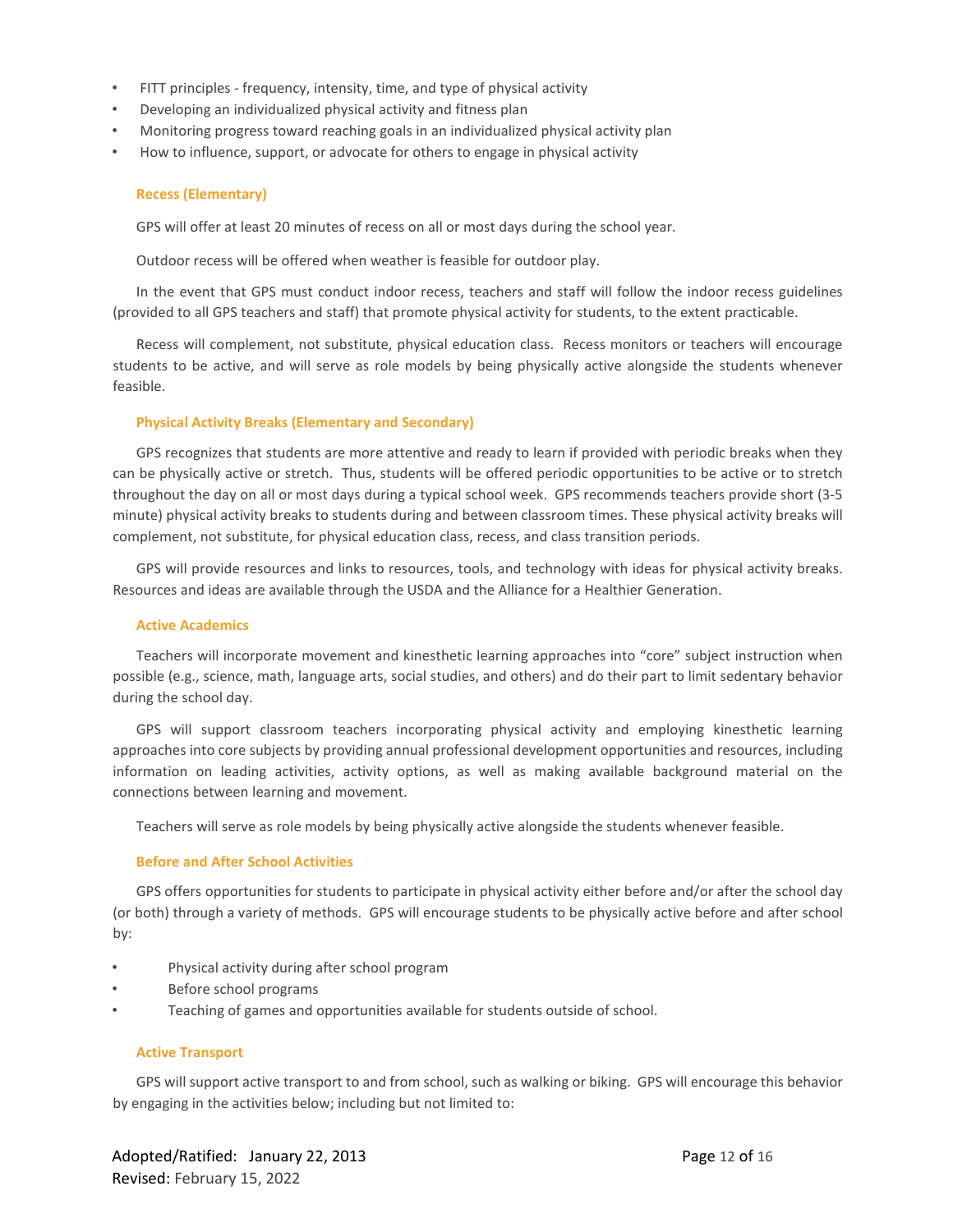- Secure storage facilities for bicycles and helmets (e.g., bike racks, skateboard racks, etc.)
- Instruction on walking/bicycling safety provided to students
- Crosswalks exist on streets leading to schools
- Documentation of number of children walking and or biking to and from school

# **V. Other Activities that Promote Student Wellness**

GPS will integrate wellness activities across the entire school setting, not just in the cafeteria, other food and beverage venues, and physical activity facilities. GPS will coordinate and integrate other initiatives related to physical activity, physical education, nutrition, and other wellness components so all efforts are complementary, not duplicative, and work towards the same set of goals and objectives promoting student well-being, optimal development, and strong educational outcomes.

GPS teachers and staff are encouraged to coordinate content across curricular areas that promote student health, such as teaching nutrition concepts in mathematics, with consultation provided by the school's curriculum experts.

All efforts related to obtaining federal, state, or association recognition for efforts, or grants/funding opportunities for healthy school environments will be coordinated with and complementary of the wellness policy, including but not limited to ensuring the involvement of the SWC.

All school-sponsored events will adhere to the wellness policy. All school-sponsored wellness events will include physical activity opportunities when possible.

### **Community Partnerships**

GPS will continue to enhance and foster relationships with community partners (i.e. hospitals, universities/colleges, local businesses, local farmers etc.) in support of this wellness policy's implementation. Existing and new community partnerships and sponsorships will be evaluated to ensure that they are consistent with the wellness policy and its goals.

### **Community Health Promotion and Engagement**

GPS will promote to parents/caregivers, families, and the general community the benefits of and approaches for healthy eating and physical activity throughout the school year. Families will be informed and invited to participate in school-sponsored activities and will receive information about health promotion efforts. This even can include, but are not limited to:

- GPS Parent Academy
- ESY and GPS Café hands on parent cooking classes
- School hosted farmer's markets and ESY seasonal markets
- School hosted wellness fairs

As described in the "Community Involvement, Outreach, and Communications" subsection*,* GPS will use electronic mechanisms (such as email or displaying notices on the district's website), as well as nonelectronic mechanisms, (such as newsletters, presentations to parents, or sending information home to parents), to ensure that all families are actively notified of opportunities to participate in school sponsored activities and receive information about health promotion efforts.

### **Staff Wellness and Health Promotion**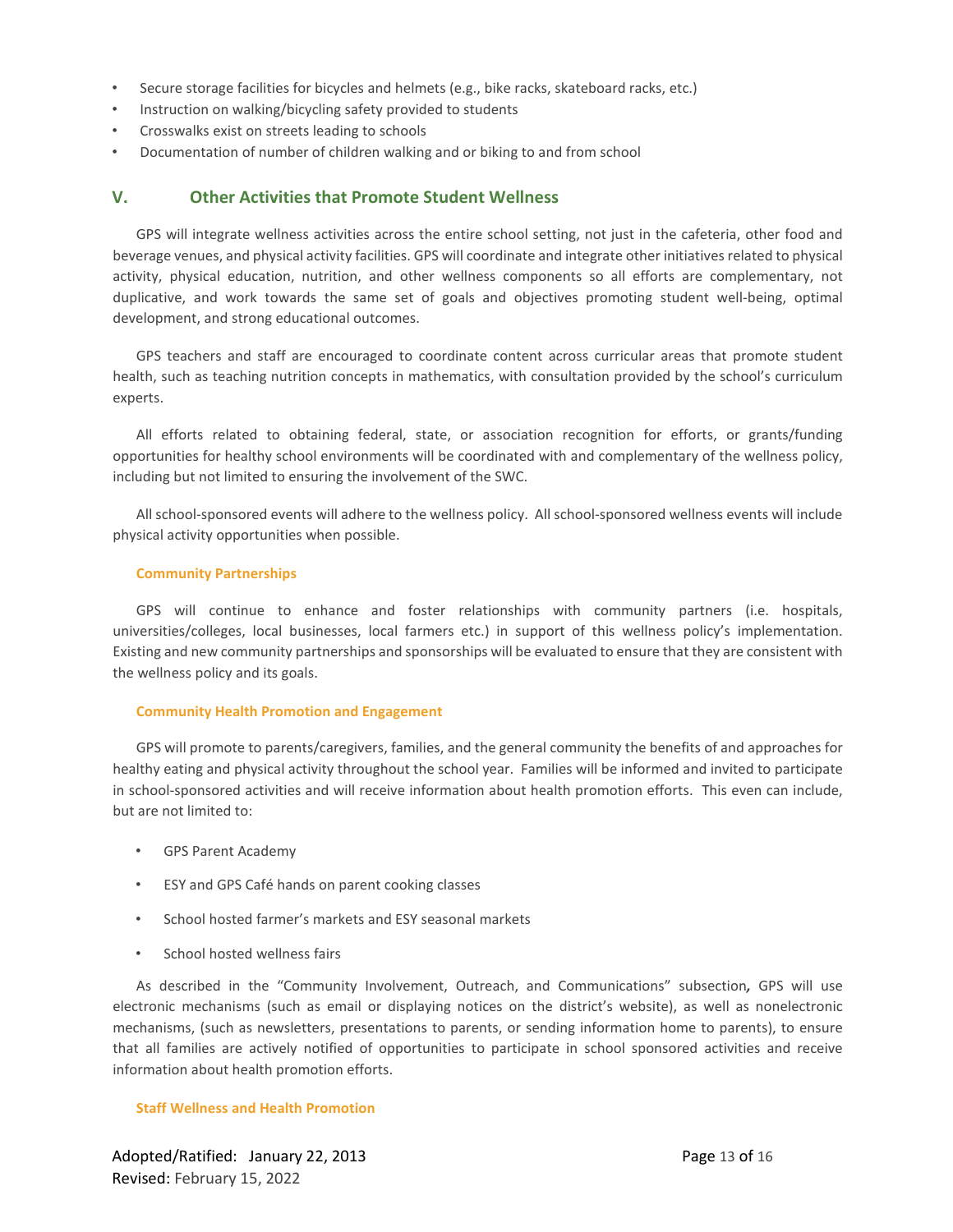The SWC will have a staff wellness subcommittee that focuses on staff wellness issues, identifies and disseminates wellness resources, and performs other functions that support staff wellness in coordination with human resources staff.

Schools in the District will implement strategies to support staff in actively promoting and modeling healthy eating and physical activity behaviors. Examples of strategies GPS will use, as well as specific actions staff members can take, include the free meal in the GPS café offered to all credentialed teachers, discounted gym memberships, school sponsored wellness fairs, etc. GPS promotes staff member participation in health promotion programs and will support programs for staff members on healthy eating/weight management that are accessible and free or lowcost.

The District will use a healthy meeting policy for all events with available food options, created by the SWC that optimizes fresh food options with a variety of choices and selections of healthy foods for a variety of dietary needs.

# **Professional Learning**

When feasible, GPS will offer annual professional learning opportunities and resources for staff to increase knowledge and skills about promoting healthy behaviors in the classroom and school (e.g., increasing the use of kinesthetic teaching approaches or incorporating nutrition lessons into math class). Professional learning will help District staff understand the connections between academics and health and the ways in which health and wellness are integrated into ongoing district reform or academic improvement plans/efforts.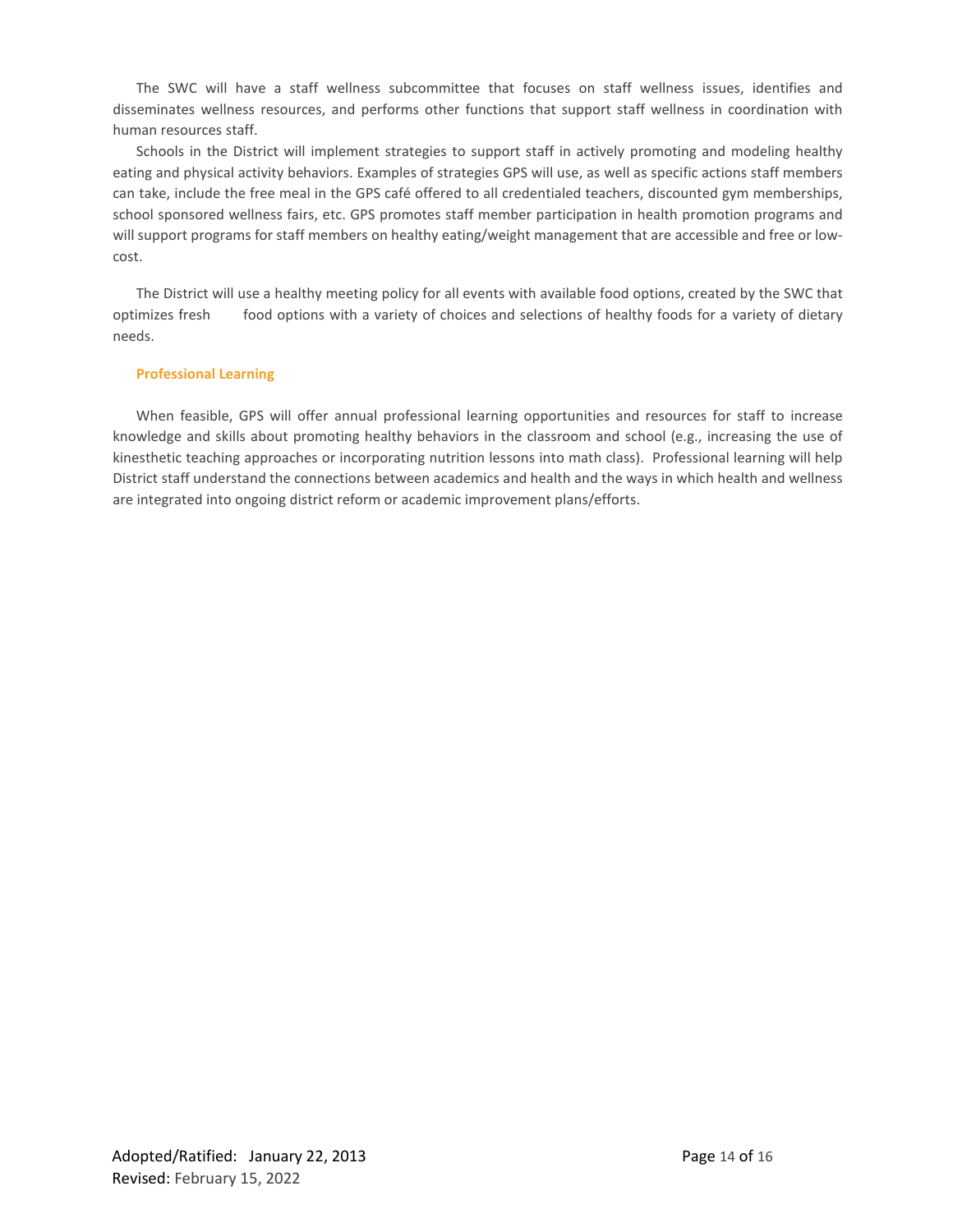# *Glossary:*

**Extended School Day** - time during before and after school activities that include clubs, intramural sports, band and choir practice, drama rehearsals, etc.

**School Campus** - areas that are owned or leased by the school and used at any time for schoolrelated activities such as the school building or on the school campus, including on the outside of the school building, school buses or other vehicles used to transport students, athletic fields, and stadiums (e.g. on scoreboards, coolers, cups, and water bottles), or parking lots.

**School Day** - midnight the night before to 30 minutes after the end of the instructional day.

**Triennial** – recurring every three years.

| <b>Name</b>             | <b>Title</b>          | <b>Email Address</b>          | Role                                     |
|-------------------------|-----------------------|-------------------------------|------------------------------------------|
| <b>Hurshel Williams</b> | Principal             | hwilliams@grimmwayschools.org | Principal                                |
| Lisa Fenton             | <b>Executive Chef</b> | scartney@grimmwayschools.org  | Wellness<br>Committee<br>Coordinator     |
| Javier Devora           | PE Teacher            | jdevora@grimmwayschools.org   | PE Representative                        |
| Jesus Calderon          | <b>ESY Teacher</b>    | jcalderon@grimmwayschools.org | Nutrition<br>Education<br>Representative |

Appendix A: School Level Contacts

<sup>1</sup> Bradley, B, Green, AC. Do Health and Education Agencies in the United States Share Responsibility for Academic Achievement and Health? A Review of 25 years of Evidence About the Relationship of Adolescents' Academic Achievement and Health Behaviors, Journal of Adolescent Health. 2013; 52(5):523–532.

- $2$  Meyers AF, Sampson AE, Weitzman M, Rogers BL, Kayne H. School breakfast program and school performance. American Journal of Diseases of Children. 1989;143(10):1234–1239.
- <sup>3</sup> Murphy JM. Breakfast and learning: an updated review. Current Nutrition & Food Science. 2007; 3:3–36. 4 Murphy JM, PaGPSno ME, Nachmani J, Sperling P, Kane S, Kleinman RE. The relationship of school breakfast to psychosocial and academic functioning: Cross-sectional and longitudinal observations in an inner-city school sample. Archives of Pediatrics and Adolescent Medicine. 1998;152(9):899–907.

<sup>5</sup> Pollitt E, Mathews R. Breakfast and cognition: an integrative summary. American Journal of Clinical Nutrition. 1998; 67(4), 804S–813S.

6 Rampersaud GC, Pereira MA, Girard BL, Adams J, Metzl JD. Breakfast habits, nutritional status, body weight, and academic performance in children and adolescents. Journal of the American Dietetic Association. 2005;105(5):743–760, quiz 761–762.

Taras, H. Nutrition and student performance at school. Journal of School Health. 2005;75(6):199–213. <sup>8</sup> MacLellan D, Taylor J, Wood K. Food intake and academic performance among adolescents. Canadian Journal of Dietetic Practice and Research. 2008;69(3):141–144.

 $9$  Neumark-Sztainer D, Story M, Dixon LB, Resnick MD, Blum RW. Correlates of inadequate consumption of dairy products among adolescents. Journal of Nutrition Education. 1997;29(1):12–20.